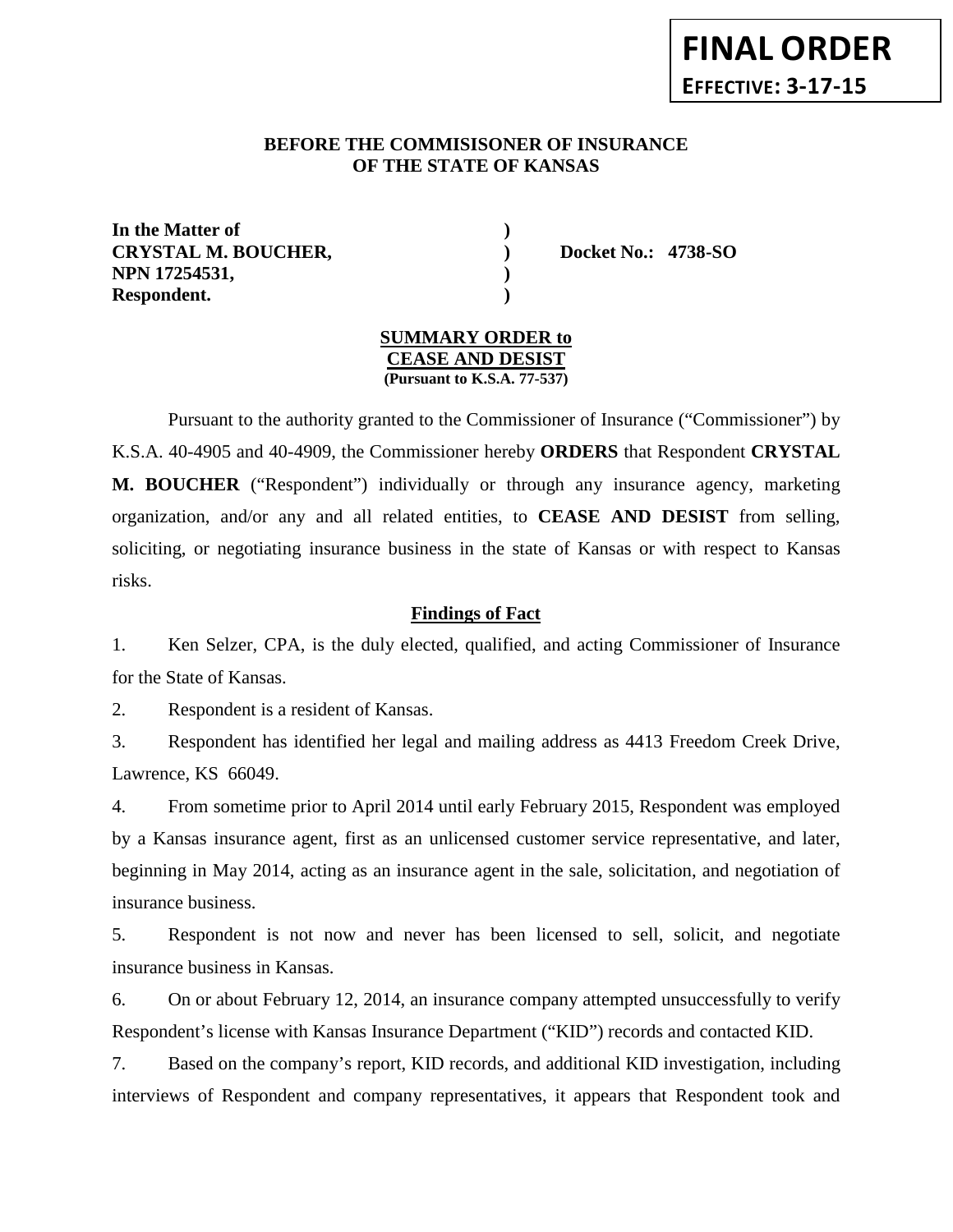failed the licensing examination on April 28, 2014, subsequently falsified a passing score report dated May 12, 2014, and a Kansas license certificate and presented them to her employer, and thereafter engaged on behalf of her employer in the sale, solicitation, and negotiation of insurance business.

#### **Applicable Law**

8. The Commissioner is "charged with the administration of all laws relating to insurance, insurance companies and fraternal benefit societies doing business in this state, and all other duties which are or may be imposed upon such officer by law." K.S.A. 40-102.

9. Subject to certain exceptions not relevant here, "it shall be unlawful for any person to sell, solicit or negotiate any insurance within this state unless such person has been issued a license as an insurance agent in accordance with this act." K.S.A. 40-4905(a).

10. K.S.A. 40-4909(a) provides, in relevant part:

"The commissioner may deny, suspend, revoke or refuse renewal of any license issued under this act if the commissioner finds that the applicant or license holder has: . . .

(2) Violated: (A) Any provision of chapter 40 of the Kansas Statutes Annotated, and amendments thereto, or any rule and regulation promulgated thereunder; . . .

(8) Used any fraudulent, coercive, or dishonest practice, or demonstrated any incompetence, untrustworthiness or financial irresponsibility in the conduct of business in this state or elsewhere. . . .

(10) Forged another person's name to an application for insurance or to any document related to an insurance transaction." K.S.A. 2010 Supp. 40-4909(a).

#### **Conclusions of Law**

12. Respondents' conduct involves the business of insurance and violations of the law and regulations governing the business of insurance.

13. The Commissioner thus has jurisdiction over Respondent as well as the subject matter of this proceeding, and such proceeding is held in the public interest.

14. The Commissioner finds based on the company's reports, KID records, and additional KID investigation, that Respondent has violated K.S.A. 40-4905(a) by engaging in the sale, solicitation, and negotiation of insurance business without having qualified for and been granted a license.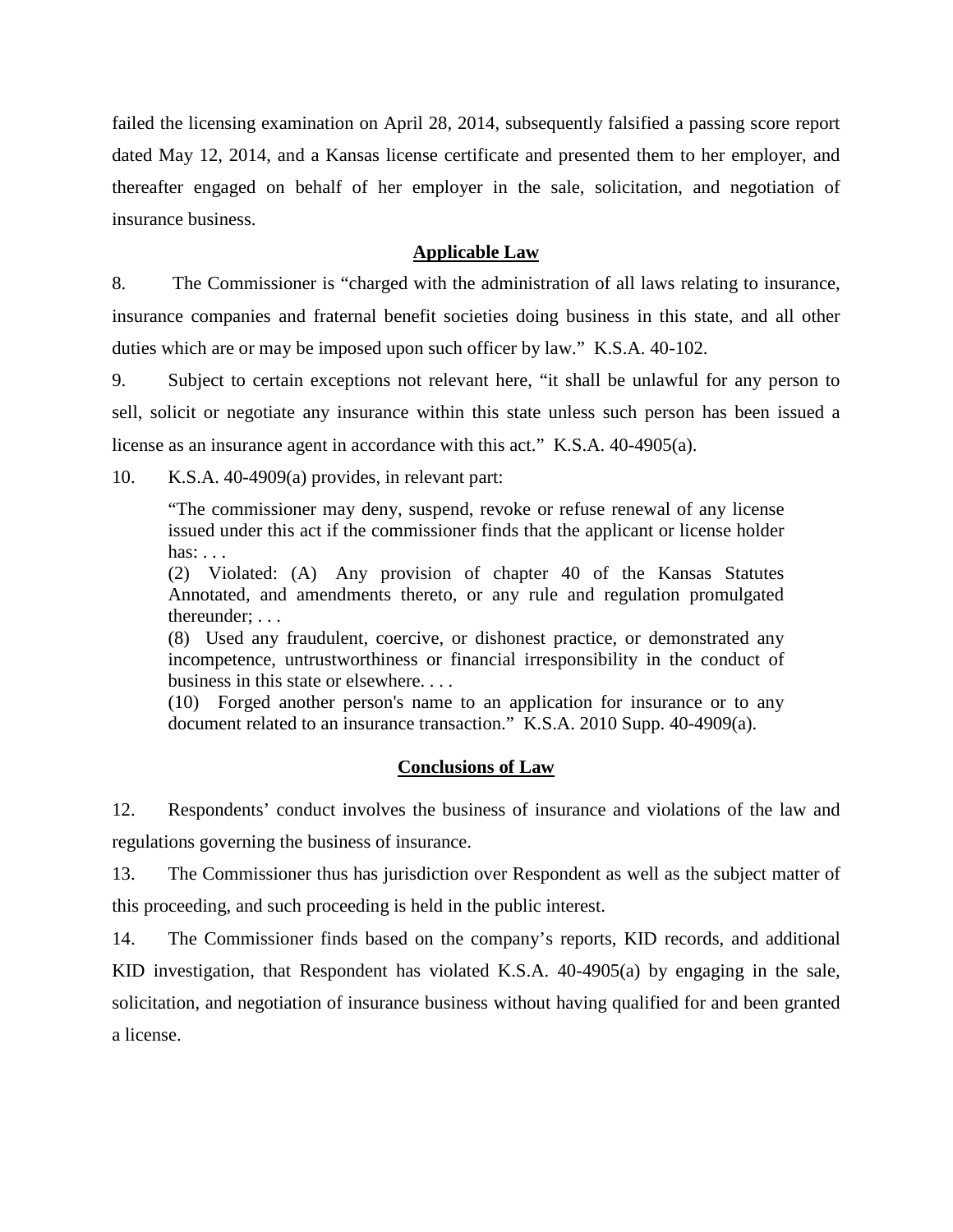15. Further, the Commissioner finds, by a preponderance of the evidence presently before the Commissioner, that Respondent knowingly and falsely held herself out as a person licensed to sell, solicit, and negotiate insurance business in Kansas.

16. The Commissioner finds, by a preponderance of the evidence presently before the Commissioner, that Respondent falsely created and/or presented to her employer both an examination score report and an insurance agent license certificate with the intent to defraud.

17. The Commissioner thus concludes that Respondent, should she apply for a license, could and should be denied a license pursuant to K.S.A. 40-4909(a)(2)(A) because she has violated K.S.A. 40-4905(a), pursuant to K.S.A. 40-4909(a)(8) because she has engaged in fraudulent and dishonest conduct, and pursuant to K.S.A. 40-4909(a)(10) because she has forged the Commissioner's name to a document related to insurance transactions in the state of Kansas.

18. Based on the facts and circumstances set forth herein, it appears that the use of summary proceedings in this matter is appropriate, in accordance with the provisions set forth in K.S.A. 77-537(a), in that the use of summary proceedings does not violate any provision of the law, the protection of the public interest does not require the KID to give notice and opportunity to participate to persons other than Respondent, and after investigation, KID believes in good faith that the allegations will be supported to the applicable standard of proof.

19. Before issuing an insurance agent license, the Commissioner must determine that the applicant is qualified and has not committed any act that would be grounds for denial, suspension, or revocation. K.S.A. 40-4905(b) and 40-4906. Further, the Commissioner may revoke any license issued under the Insurance Agents Licensing Act if the Commissioner finds that the interests of the insurer or the insurable interests of the public are not properly served under the license. K.S.A. 40-4909(b). Thus, the Commissioner is charged with safeguarding the security and integrity of the insurance business and protecting insurance consumers by licensing, or continuing to license, persons or entities to sell, solicit, or negotiate insurance in the State of Kansas only if their conduct indicates they are both qualified and trustworthy.

20. The following action is both necessary and sufficient to serve that purpose.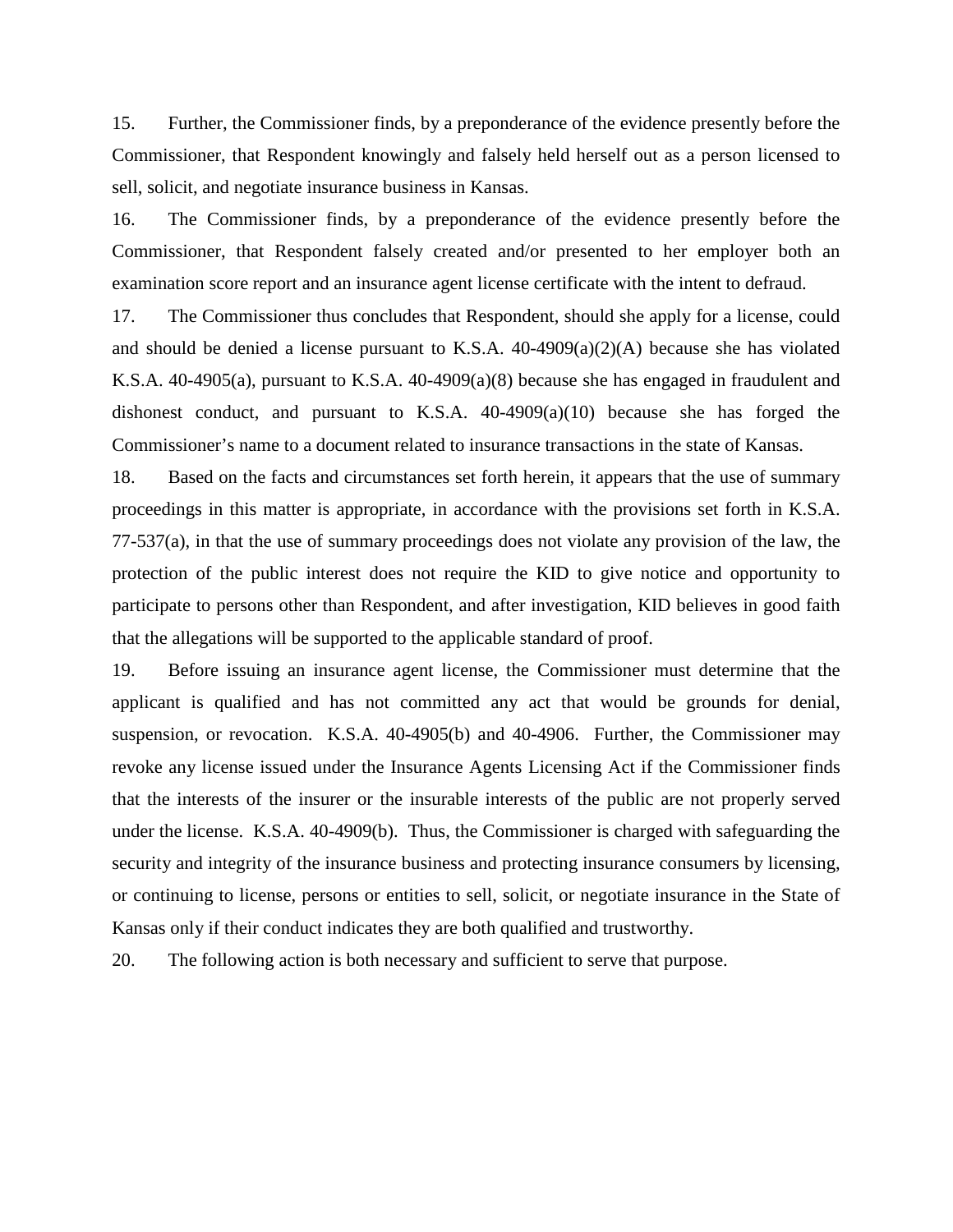**IT IS THEREFORE ORDERED BY THE COMMISSIONER OF INSURANCE THAT** 

- **1. CRYSTAL M. BOUCHER shall CEASE AND DESIST from representing herself as a Kansas licensed insurance agent, and**
- **2. CRYSTAL M. BOUCHER shall CEASE AND DESIST from any activity related to the sale, solicitation, or negotiation of insurance in Kansas or with respect to any Kansas risk unless and until duly licensed as an insurance agent.**

**IT IS SO ORDERED THIS \_26th\_ DAY OF FEBRUARY 2015, IN THE CITY OF TOPEKA, COUNTY OF SHAWNEE, STATE OF KANSAS.** 



\_/s/ Ken Selzer\_\_\_\_\_\_\_\_\_\_\_\_\_\_\_\_\_\_\_\_\_\_\_ Ken Selzer, CPA Commissioner of Insurance

BY:

 $\angle$ s/ Diane Minear $\angle$ Diane Minear Interim General Counsel